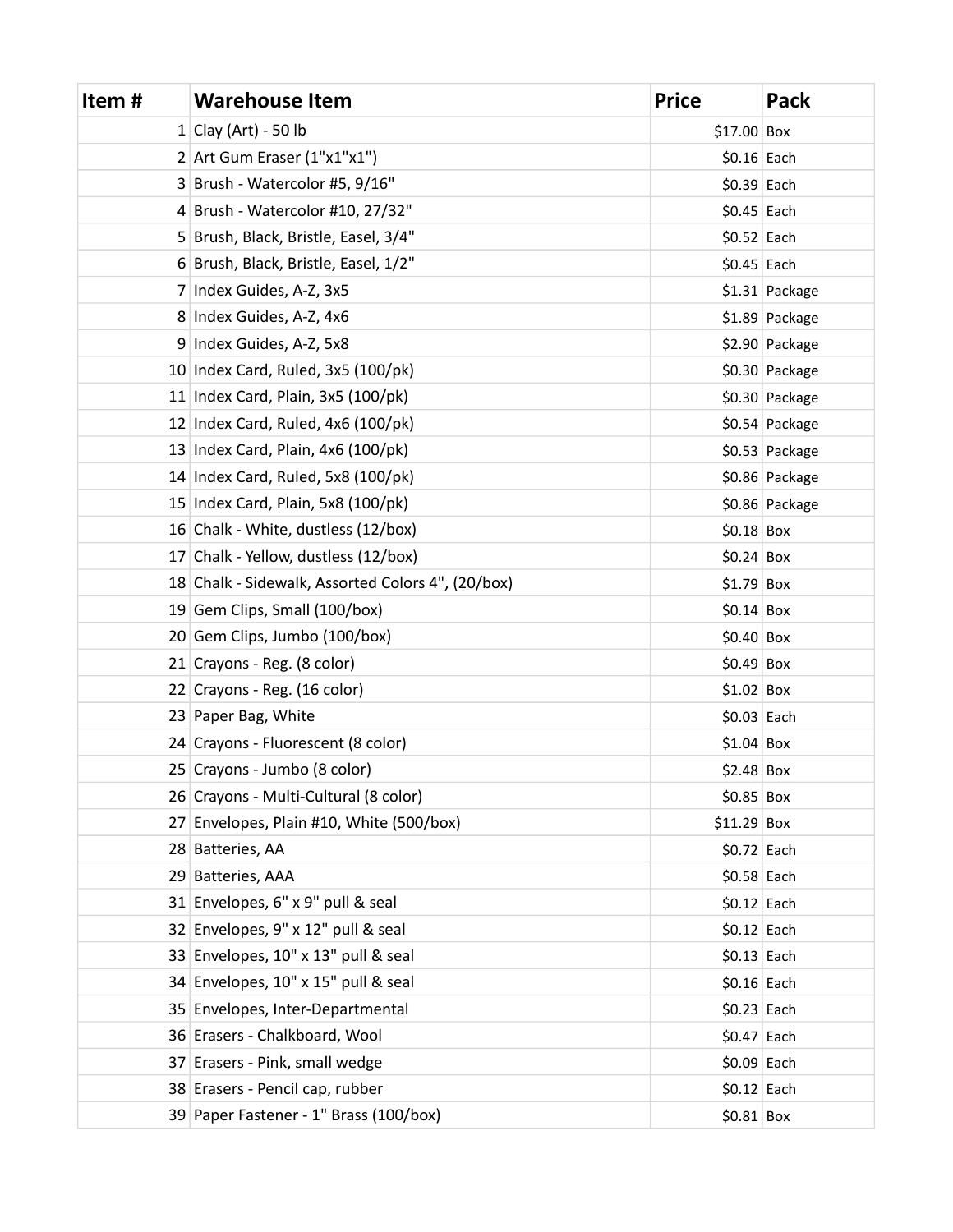| 40 File Folders, Hanging (25/box)                    | $$3.85$ Box     |
|------------------------------------------------------|-----------------|
| 41 File Folders, Letter (100/box)                    | $$3.53$ Box     |
| 43 File Folder Labels, Yellow (248/pkg)              | \$1.59 Package  |
| 44 File Folder Labels, Orange (248/pkg)              | $$1.19$ Package |
| 45 File Folder Labels, Green (248/pkg)               | \$1.59 Package  |
| 46 File Folder Labels, Light Blue (248/pkg)          | \$1.59 Package  |
| 47 File Folder Labels, Dark Blue (248/pkg)           | \$1.59 Package  |
| 48 File Folder Labels, Lavender (248/pkg)            | \$1.59 Package  |
| 49 File Guides, A-Z, Letter                          | \$2.91 Package  |
| 50 File Guides, A-Z, Legal                           | \$3.75 Package  |
| 51 School Glue, White, 4 oz.                         | $$0.62$ Each    |
| 52 Tap-N-Glue Cap                                    | $$1.21$ Each    |
| 53 School Glue, White, Gallon                        | $$11.12$ Each   |
| 54 Glue Stick, .74 oz                                | $$0.26$ Each    |
| 55 Glue Stick - Hot Gun, 7/16"x4", clear (50/Bag)    | $$2.68$ Bag     |
| 56 Marker, Broad Tip, Yellow (water soluble)         | $$0.23$ Each    |
| 57 Marker, Broad Tip, Orange (water soluble)         | $$0.23$ Each    |
| 58 Marker, Broad Tip, Purple (water soluble)         | $$0.23$ Each    |
| 59 Marker, Broad Tip, Brown (water soluble)          | $$0.23$ Each    |
| 60 Marker, Broad Tip, Red (water soluble)            | $$0.23$ Each    |
| 61 Marker, Broad Tip, Green (water soluble)          | $$0.23$ Each    |
| 62 Marker, Broad Tip, Blue (water soluble)           | $$0.23$ Each    |
| 63 Marker, Broad Tip, Black (water soluble)          | $$0.23$ Each    |
| 64 Marker, Permanent, Black                          | $$0.49$ Each    |
| 65 Marker, Permanent, Blue                           | $$0.49$ Each    |
| 66 Marker, Permanent, Red                            | $$0.49$ Each    |
| 67 Marker, Permanent, Green                          | $$0.42$ Each    |
| 68 Marker, Permanent, Violet                         | $$0.49$ Each    |
| 69 Marker, Permanent, Orange                         | $$0.49$ Each    |
| 70 Marker, Permanent, Brown                          | $$0.49$ Each    |
| 71 Marker, Permanent, Yellow                         | $$0.49$ Each    |
| 72 Marker, Crayola, Pastel Colors, 8 set, wide       | $$2.09$ Box     |
| 73 Marker, Crayola, Classic Colors, 8 set, broad tip | $$1.41$ Box     |
| 74 Classic Colors, 8 set, fine                       | $$1.41$ Box     |
| 75 Marker, Vis-à-vis, (Overhead Projectors) 8 set    | $$2.59$ Box     |
| 76 Marker, Sharpie, Fine, Black                      | $$0.46$ Each    |
| 77 Marker, Sharpie, Fine, Blue                       | $$0.45$ Each    |
| 78 Marker, Sharpie, Fine, Red                        | $$0.45$ Each    |
| 79 Marker, Sharpie, Fine, Green                      | $$0.53$ Each    |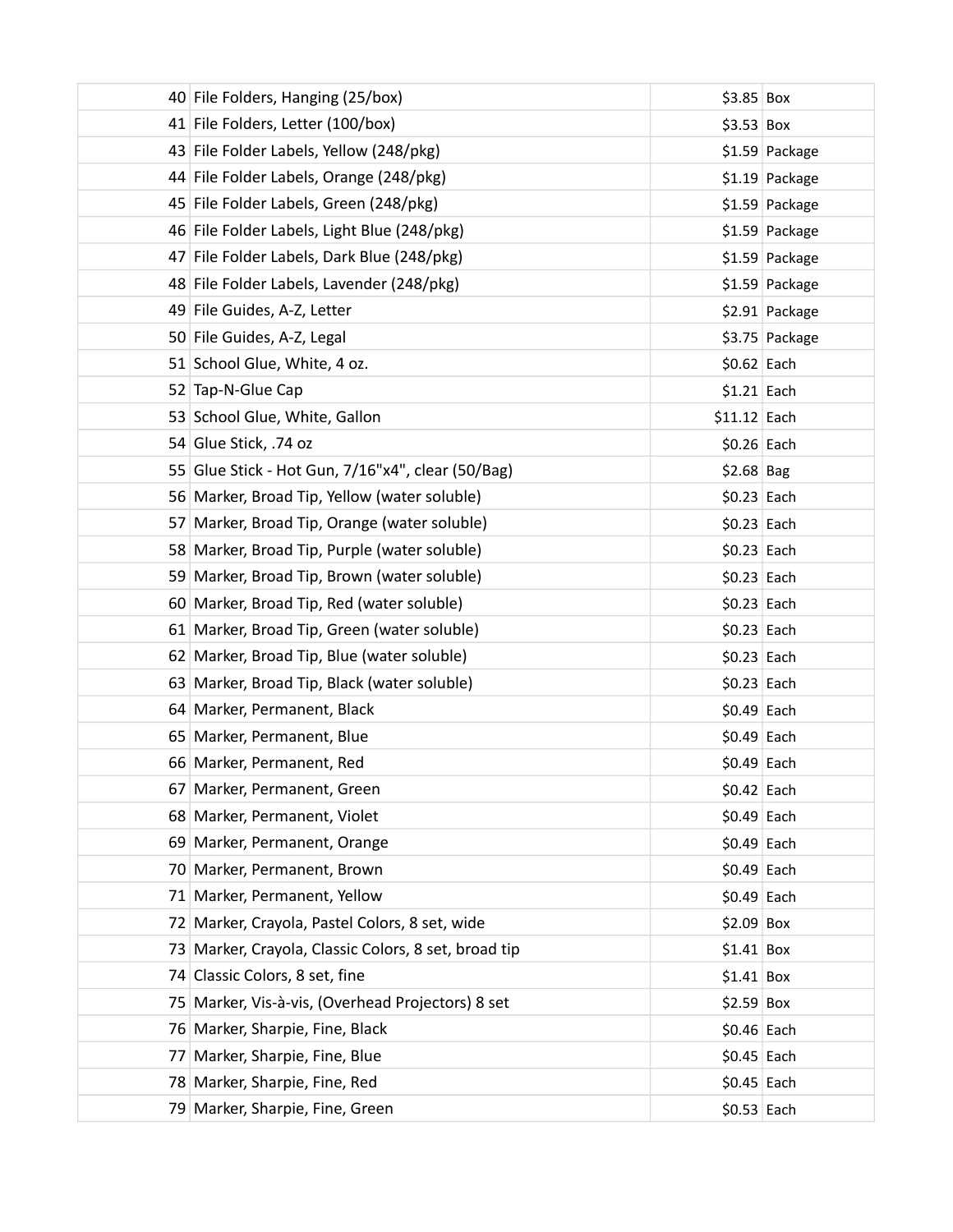| 80 Marker, Sharpie, Ultra Fine, Black              | $$0.55$ Each |                 |
|----------------------------------------------------|--------------|-----------------|
| 81 Marker, Sharpie, Ultra Fine, Blue               | $$0.56$ Each |                 |
| 82 Marker, Sharpie, Ultra Fine, Red                | $$0.56$ Each |                 |
| 83 Marker, Sharpie, Ultra Fine, Green              | $$0.56$ Each |                 |
| 84 Modeling Clay, 1 lb/4 color                     | $$1.29$ Each |                 |
| 85 Tempera Paint, Liquid Pint, Red                 | $$0.97$ Each |                 |
| 86 Tempera Paint, Liquid Pint, Yellow              | $$0.95$ Each |                 |
| 87 Tempera Paint, Liquid Pint, Blue                | $$0.95$ Each |                 |
| 88 Tempera Paint, Liquid Pint, Green               | $$0.95$ Each |                 |
| 89 Tempera Paint, Liquid Pint, Orange              | $$0.95$ Each |                 |
| 90 Tempera Paint, Liquid Pint, Violet              | $$0.95$ Each |                 |
| 91 Tempera Paint, Liquid Pint, Brown               | $$0.95$ Each |                 |
| 92 Tempera Paint, Liquid Pint, White               | $$0.95$ Each |                 |
| 93 Tempera Paint, Liquid Pint, Black               | $$0.95$ Each |                 |
| 94 Calculator Ribbons                              | $$1.05$ Each |                 |
| 95 Calculator Paper, 2 1/4" wide                   | $$0.55$ Each |                 |
| 96 Art Tissue, 20"x30", Assorted                   |              | $$1.19$ Package |
| 97 Art Tissue, 20"x30", Green                      |              | \$2.08 Package  |
| 98 Art Tissue, 20"x30", Pink                       |              | \$1.96 Package  |
| 99 Art Tissue, 20"x30", Sky Blue                   |              | \$1.86 Package  |
| 100 Art Tissue, 20"x30", Yellow                    |              | \$1.22 Package  |
| 101 Art Tissue, 20"x30", White                     |              | \$0.88 Package  |
| 102 Art Tissue, 20"x30", Purple                    |              | \$1.86 Package  |
| 103 Art Tissue, 20"x30", Red                       |              | \$1.96 Package  |
| 104 Art Tissue, 20"x30", Dark Green                |              | \$1.83 Package  |
| 105 Art Tissue, 20"x30", Blue                      |              | \$1.22 Package  |
| 106 Construction Paper, 9x12, Assorted (50/pk)     |              | \$0.79 Package  |
| 107 Construction Paper, 9x12, Warm Brown (50/pk)   |              | \$0.79 Package  |
| 108 Construction Paper, 9x12, Blue (50/pk)         |              | \$0.79 Package  |
| 109 Construction Paper, 9x12, Butterscotch (50/pk) |              | \$0.86 Package  |
| 110 Construction Paper, 9x12, Holiday Red (50/pk)  |              | \$0.89 Package  |
| 111 Construction Paper, 9x12, Light Gray (50/pk)   |              | \$0.89 Package  |
| 112 Construction Paper, 9x12, Dark Gray (50/pk)    |              | \$1.18 Package  |
| 113 Construction Paper, 9x12, Black (50/pk)        |              | \$0.79 Package  |
| 114 Construction Paper, 9x12, Orange (50/pk)       |              | \$0.79 Package  |
| 115 Construction Paper, 9x12, Yellow (50/pk)       |              | \$0.79 Package  |
| 116 Construction Paper, 9x12, Pink (50/pk)         |              | \$0.79 Package  |
| 117 Construction Paper, 12x18, Pink (25/pk)        |              | \$1.06 Package  |
| 118 Construction Paper, 12x18, Holiday Red (25/pk) |              | \$0.84 Package  |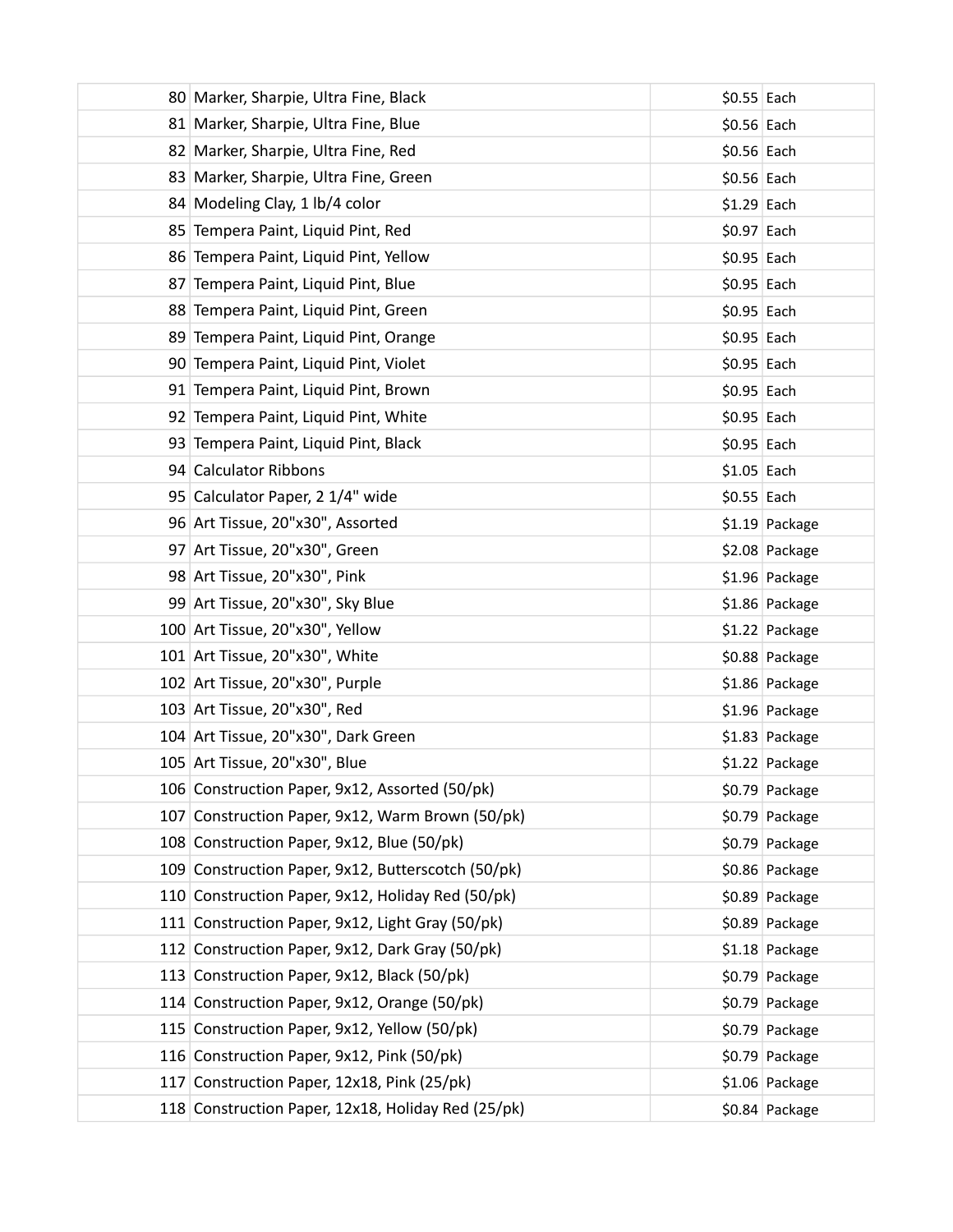| 119 Construction Paper, 12x18, Light Green (25/pk)   |               | \$0.84 Package |
|------------------------------------------------------|---------------|----------------|
| 120 Construction Paper, 12x18, Holiday Green (25/pk) |               | \$1.58 Package |
| 121 Construction Paper, 12x18, Light Blue (25/pk)    |               | \$1.58 Package |
| 122 Construction Paper, 12x18, Blue (25/pk)          |               | \$1.58 Package |
| 123 Construction Paper, 12x18, Black (25/pk)         |               | \$1.58 Package |
| 124 Construction Paper, 12x18, White (25/pk)         |               | \$1.58 Package |
| 125 Construction Paper, 12x18, Violet (25/pk)        |               | \$1.58 Package |
| 126 Construction Paper, 12x18, Orange (25/pk)        |               | \$1.06 Package |
| 127 Construction Paper, 12x18, Light Gray (25/pk)    |               | \$1.08 Package |
| 128 Construction Paper, 12x18, Warm Brown (25/pk)    |               | \$1.29 Package |
| 129 Construction Paper, 12x18, Dark Brown (25/pk)    |               | \$1.29 Package |
| 130 Construction Paper, 12x18, Yellow (25/pk)        |               | \$1.19 Package |
| 131 Construction Paper, 12x18, Assorted (25/pk)      |               | \$1.58 Package |
| 132 Drawing Paper, White, 9x12, 60 lb                |               | $$5.59$ Ream   |
| 133 Drawing Paper, White, 12x18, 60 lb               | $$11.20$ Ream |                |
| 134 Drawing Paper, Manila, 9x12                      |               | $$5.95$ Ream   |
| 135 Drawing Paper, Manila, 12x18                     |               | $$8.49$ Ream   |
| 136 Paper - Newsprint, 9x12                          |               | $$2.58$ Ream   |
| 137 Paper - Newsprint, 12x18                         |               | $$4.89$ Ream   |
| 138 Paper - Newsprint, 18x24                         | $$13.40$ Ream |                |
| 140 Poster Board, 22"x28", Orange                    | $$8.45$ Each  |                |
| 141 Poster Board, 22"x28", Red                       | $$0.26$ Each  |                |
| 142 Poster Board, 22"x28", Light Blue                | $$0.29$ Each  |                |
| 143 Poster Board, 22"x28", Dark Blue                 | $$0.29$ Each  |                |
| 145 Poster Board, 22"x28", Yellow                    | $$0.29$ Each  |                |
| 146 Poster Board, 22"x28", Black                     | $$0.29$ Each  |                |
| 147 Paper Punch, Single Hole                         | $$0.59$ Each  |                |
| 148 Paper Punch, 3-Hole, Adjustable                  | $$3.71$ Each  |                |
| 149 Pencil - #2, Medium Soft                         | $$0.05$ Each  |                |
| 150 Pencil - #2 HB, Bimbo, Beginners w/ Eraser       | $$0.20$ Each  |                |
| 151 Pencil - Art - Red                               | $$0.07$ Each  |                |
| 152 Pencil - Assorted Colors (12)                    | $$0.74$ Box   |                |
| 156 Pen - Ballpoint - Medium - Black - Papermate     | $$0.08$ Each  |                |
| 157 Pen - Ballpoint - Medium - Blue - Papermate      | $$0.08$ Each  |                |
| 158 Pen - Ballpoint - Medium - Red - Papermate       | $$0.08$ Each  |                |
| 159 Dry-Erase Marker, Black                          | $$0.60$ Each  |                |
| 160 Dry-Erase Marker Set, 4 color                    | $$2.49$ Box   |                |
| 161 Dry-Erase Marker, Blue                           | $$0.60$ Each  |                |
| 162 White Board Cleaner, 8 oz                        | $$1.87$ Each  |                |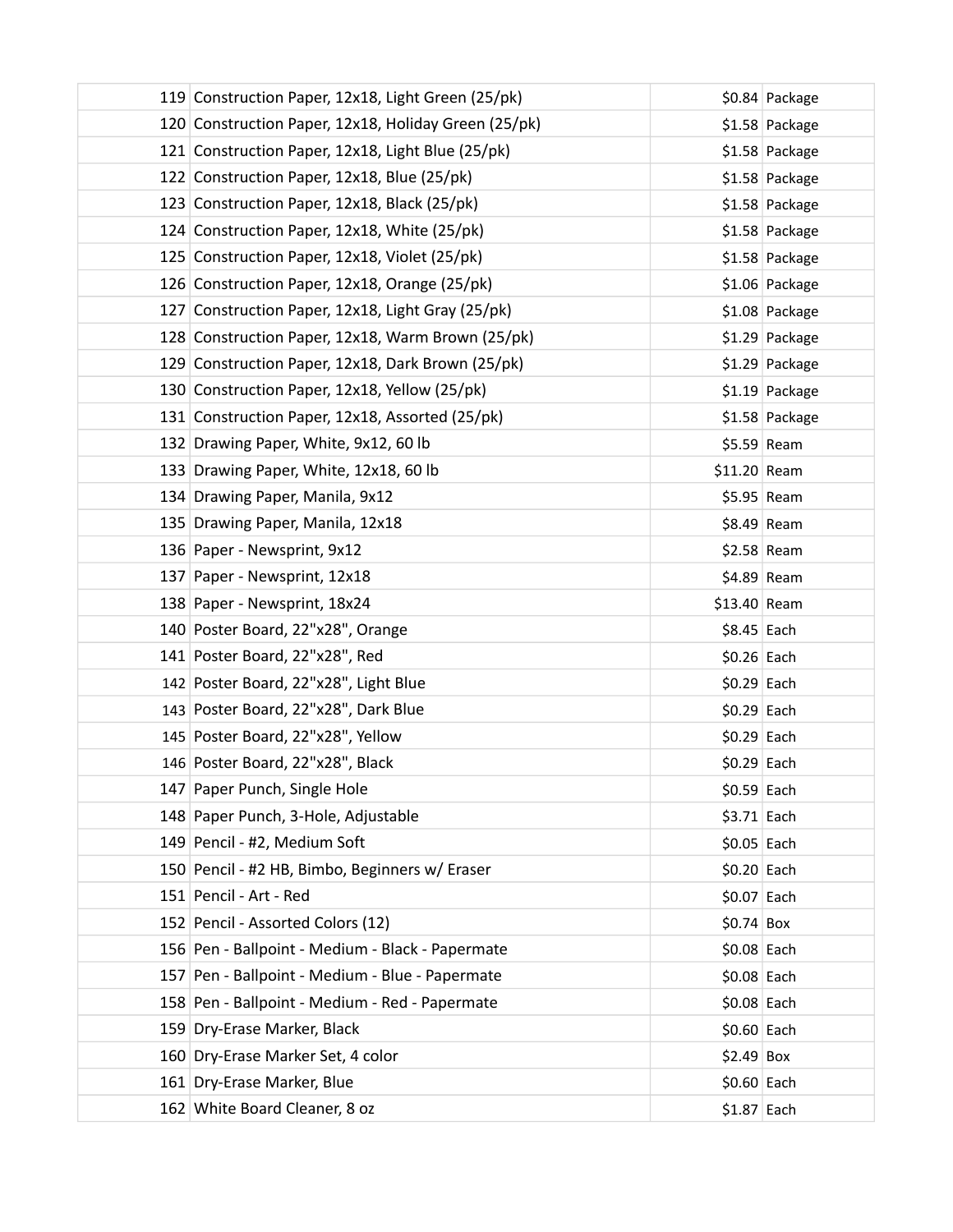| 163 White Board Eraser                                         | $$0.45$ Each  |              |
|----------------------------------------------------------------|---------------|--------------|
| 164 Rubber Bands, 7 x 1/8 (1/4 lb bag)                         | $$0.79$ Bag   |              |
| 165 Rubber Bands, 2 x 1/16 (1/4 lb bag)                        | $$0.69$ Bag   |              |
| 166 Rubber Bands, 3 x 1/16 (1/4 lb bag)                        | $$0.63$ Bag   |              |
| 167 Rubber Cement, 4 oz jar                                    | $$1.27$ Each  |              |
| 168 Wooden Ruler, 12" (in/cm/mm)                               | $$0.21$ Each  |              |
| 169 Meter Stick (in/cm/mm)                                     | $$1.19$ Each  |              |
| 170 Protractor, 6"                                             | $$0.12$ Each  |              |
| 171 Scissors - 5", blunt                                       | $$1.32$ Each  |              |
| 172 Scissors - 6", teacher                                     | $$0.99$ Each  |              |
| 173 Scissors - 8", teacher                                     | $$0.78$ Each  |              |
| 174 Pencil Sharpener, 6-8 hole                                 | $$19.95$ Each |              |
| 175 Stamp Pad, Red                                             | $$0.37$ Each  |              |
| 176 Stamp Pad, Black                                           | $$0.37$ Each  |              |
| 177 Stamp Pad Inker, Black                                     | $$1.19$ Each  |              |
| 178 Stamp Pad Inker, Red                                       | $$0.91$ Each  |              |
| 179 Chart Tablet, 24x16, Ruled 1"                              | $$1.35$ Each  |              |
| 180 Chart Tablet, 24x32, Ruled 1"                              | $$3.19$ Each  |              |
| 181 Chart Tablet, 24x16, Ruled 1 1/2"                          | $$1.35$ Each  |              |
| 182 Chart Tablet, 24x32, Ruled 1 1/2"                          | $$2.48$ Each  |              |
| 183 Steno Pads, Ruled, 6"x9"                                   | $$0.78$ Each  |              |
| 184 Legal Pads, Letter Size, White, Perforated                 | $$0.89$ Each  |              |
| 185 Legal Pads, Legal Size, White, Perforated                  | $$0.58$ Each  |              |
| 186 Paper, Notebook (500/ream)                                 |               | $$3.95$ Ream |
| 187 Stapler, 6"                                                | $$8.49$ Each  |              |
| 188 Staples, Standard (5000/box)                               | $$0.52$ Box   |              |
| 189 Staple Remover                                             | $$0.26$ Each  |              |
| 190 Pins - Straight (300/box)                                  | $$0.46$ Box   |              |
| 191 Liquid Paper, White                                        | $$0.55$ Each  |              |
| 194 Tape, double coated, 1/2" x 1296'                          | \$0.51 Roll   |              |
| 195 Tape, double sided, foam mounting                          | $$1.45$ Roll  |              |
| 196 Tape, invisible, 1/2"                                      | \$0.43 Roll   |              |
| 197 Tape, invisible, 3/4"                                      | \$0.59 Roll   |              |
| 198 Tape, masking, 3/4"                                        | \$0.89 Roll   |              |
| 199 Tape, masking, 2"                                          | $$2.09$ Roll  |              |
| 200 Tape Dispenser                                             | $$2.52$ Each  |              |
| 201 Thumb Tacks (100/box)                                      | $$0.48$ Box   |              |
| 202 Receipt Book, Large w/ Numbers - ADAMS TC1182 (4 per page) | $$3.79$ Each  |              |
| 203 Receipt Book, Small w/ Numbers - ADAMS TC2701 (1 per page) | $$1.49$ Each  |              |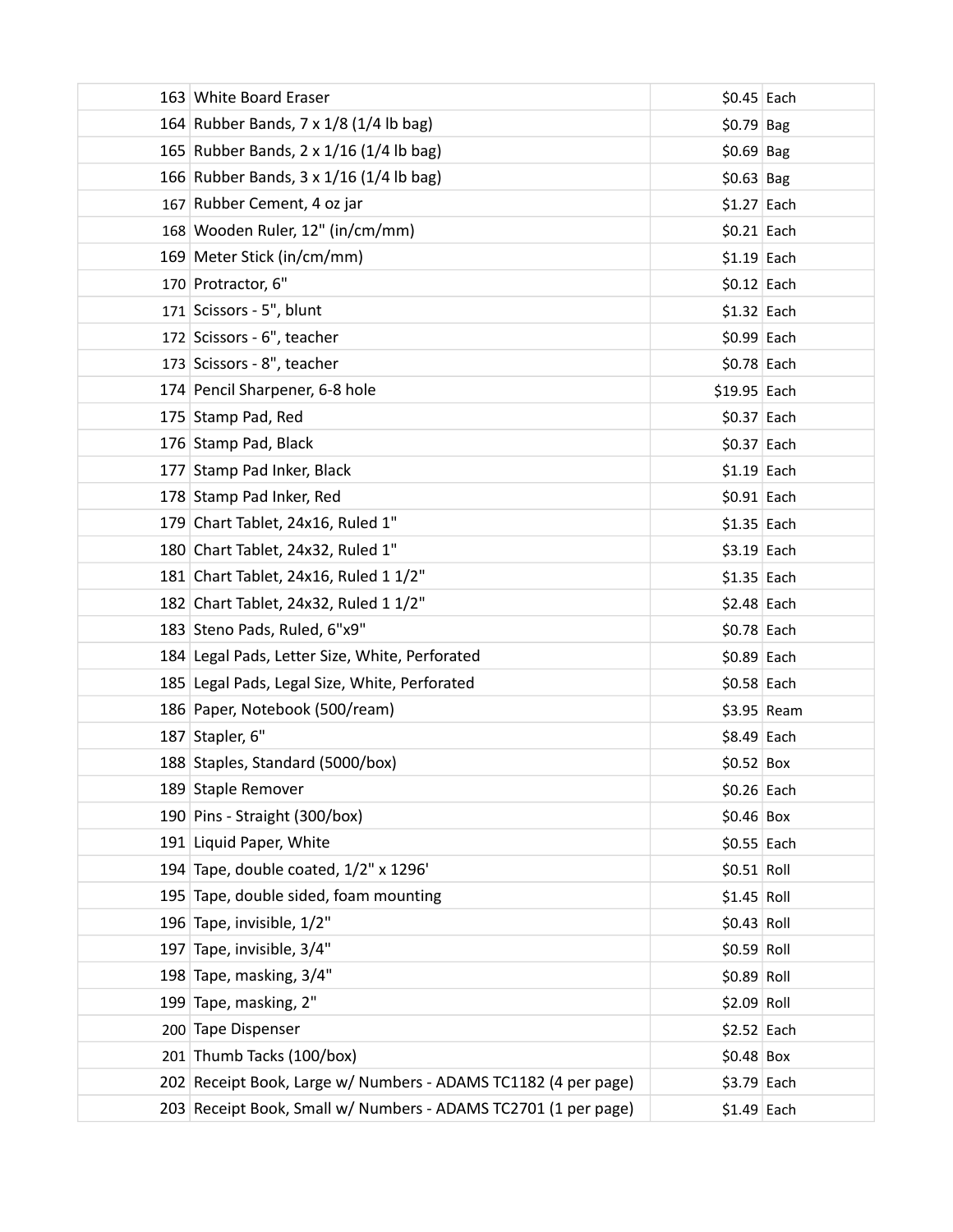| 205 Teacher Plan Book                                      | $$0.69$ Each |                 |
|------------------------------------------------------------|--------------|-----------------|
| 206 Teacher Record Book                                    | $$4.25$ Each |                 |
| 207 Sentence Strip, 3x24, 1 1/2" ruled (100/pack)          |              | \$1.44 Package  |
| 208 Tag Board - 24x36 (100/pack)                           |              | \$14.95 Package |
| 209 Tacky Finger                                           | $$1.39$ Each |                 |
| 210 Report Cover with 3-clasp, clear cover                 | $$0.23$ Each |                 |
| 211 Report Cover w/ 3-clasp, assorted colors               | $$0.27$ Each |                 |
| 212 Report Cover w/ 2 pockets, navy blue                   | $$0.20$ Each |                 |
| 213 Report Cover w/ 3-clasp and 2 pockets, assorted colors | $$0.26$ Each |                 |
| 214 Binder - 3-ring - 1", plain, Blue                      | $$0.99$ Each |                 |
| 215 Binder - 3-ring - 1/2", white, clearview               | $$1.43$ Each |                 |
| 216 Binder - 3-ring, 1", white, clearview                  | $$1.62$ Each |                 |
| 217 Binder - 3-ring, 2", white, clearview                  | $$1.68$ Each |                 |
| 218 Binder - 3-ring, 3", white, clearview                  | $$2.39$ Each |                 |
| 219 Xacto Blades                                           | $$2.12$ Box  |                 |
| 220 Xacto Knife                                            | $$2.67$ Each |                 |
| 221 Tape, packing with dispenser                           | $$4.39$ Roll |                 |
| 222 Reinforcements for Paper                               | $$0.53$ Box  |                 |
| 223 Styrofoam Ball - 3"                                    | $$0.57$ Each |                 |
| 224 Paper - Printer/Copier - Letter                        | $$3.63$ Ream |                 |
| 225 Paper - Printer/Copier - Legal                         | $$4.50$ Ream |                 |
| 226 Paper - Printer/Copier - 11"x17"                       | $$8.60$ Ream |                 |
| 227 Paper - Printer/Copier - Letter, Blue                  | $$4.37$ Ream |                 |
| 228 Paper - Printer/Copier - Letter, Goldenrod             | $$4.37$ Ream |                 |
| 229 Paper - Printer/Copier - Letter, Green                 | $$4.37$ Ream |                 |
| 230 Paper - Printer/Copier - Letter, Yellow                | $$4.37$ Ream |                 |
| 231 Cardstock, White, Letter 110 lb                        | $$9.48$ Ream |                 |
| 232 Alcohol                                                | $$1.81$ Each |                 |
| 233 Lice Spray                                             | $$5.29$ Each |                 |
| 241 Permanent Record Form                                  | $$0.50$ Each |                 |
| 243 Dividers for Binders, 5 tab, Clear, letter             |              | \$0.32 Package  |
| 244 Laminating Film (Must Order in Twos)                   | \$17.99 Roll |                 |
| 268 Composition Notebook (hard)                            | $$0.71$ Each |                 |
| 269 Composition Notebook (wire)                            | $$0.82$ Each |                 |
| 271 Pipe Cleaners, White (100/pk)                          |              | \$1.09 Package  |
| 272 Pipe Cleaners, Red (100/pk)                            |              | \$1.09 Package  |
| 273 Pipe Cleaners, Green (100/pk)                          |              | \$1.09 Package  |
| 274 Pipe Cleaners, Black (100/pk)                          |              | \$1.09 Package  |
| 275 Glitter, Gold                                          | $$0.97$ Each |                 |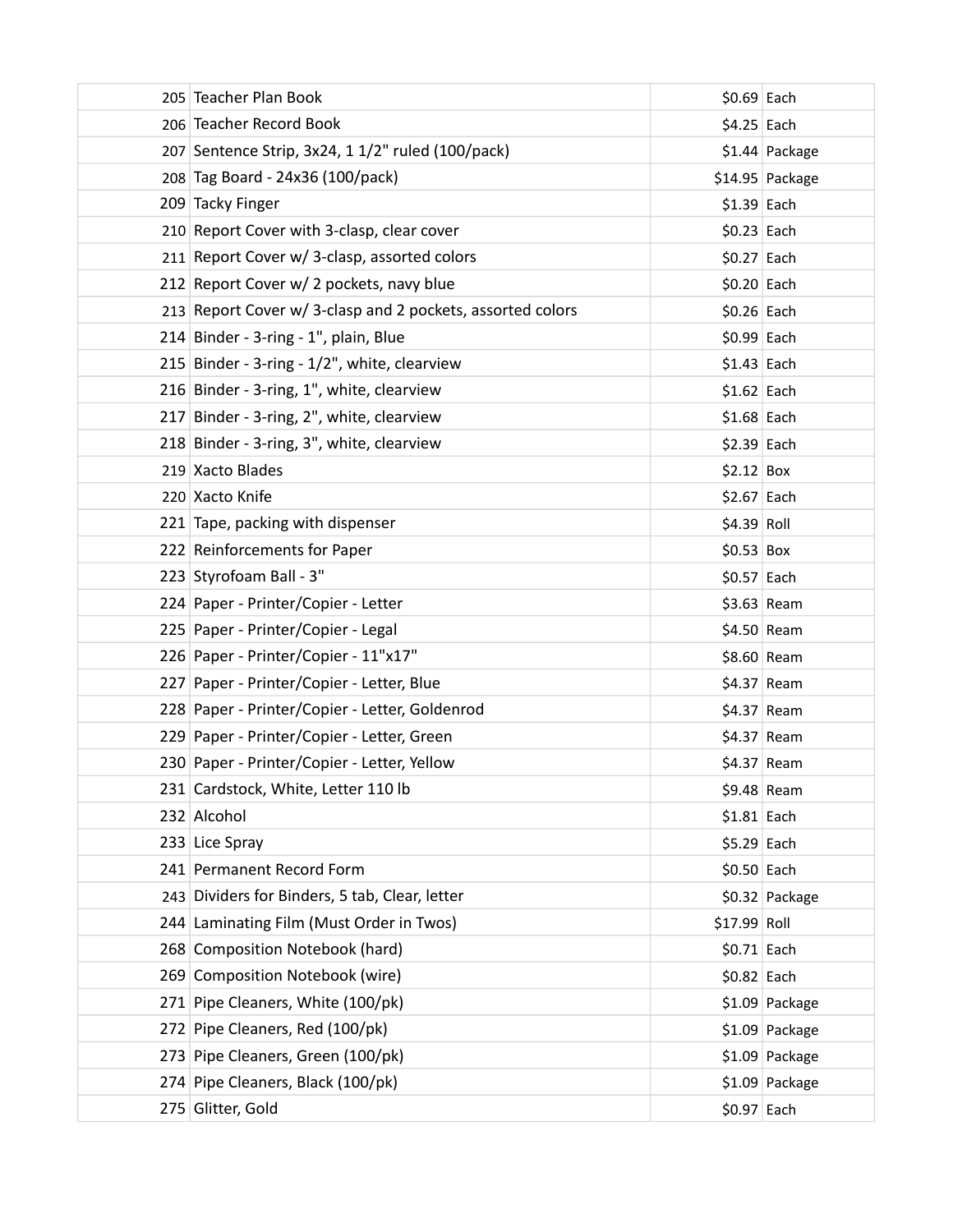| 276 Glitter, Silver                            | $$0.97$ Each  |                 |
|------------------------------------------------|---------------|-----------------|
| 277 Glitter, Red                               | $$1.01$ Each  |                 |
| 278 Glitten, Green                             | $$0.99$ Each  |                 |
| 279 Paper Plates, 9", White (100/pk)           |               | \$3.12 Package  |
| 280 Craft Sticks - 4 1/2 x 3/8 (1000/box)      | $$5.27$ Box   |                 |
| 281 Wiggly Eyes, Paste on, 7mm, Black (100/pk) |               | \$0.48 Package  |
| 282 Cotton Balls, Craft, White (100/bag)       | $$1.63$ Bag   |                 |
| 283 Cotton Balls, Craft, Yellow (100/bag)      | $$1.38$ Bag   |                 |
| 284 Cotton Balls, Craft, Pink (100/bag)        | $$1.52$ Bag   |                 |
| 285 Cotton Balls, Craft, Blue (100/bag)        | $$1.52$ Bag   |                 |
| 286 Yarn, 3 ply, 60 yards, Black               |               | \$3.22 Package  |
| 287 Yarn, 3 ply, 60 yards, Blue                |               | \$3.29 Package  |
| 288 Yarn, 3 ply, 60 yards, Green               |               | \$3.29 Package  |
| 289 Yarn, 3 ply, 60 yards, Red                 |               | \$3.22 Package  |
| 290 Yarn, 3 ply, 60 yards, Pink                |               | \$2.59 Package  |
| 291 Yarn, 3 ply, 60 yards, White               |               | \$3.22 Package  |
| 292 Yarn, 3 ply, 60 yards, Yellow              |               | $$3.14$ Package |
| 293 Post-It Notes, 3x3, yellow                 | $$0.40$ Each  |                 |
| 294 Post-It Notes, 1 1/2 x 2, yellow           | $$0.30$ Each  |                 |
| 297 Highlighter, Yellow - chisel tip           | $$0.24$ Each  |                 |
| 298 Tissue (jumbo roll) 12/case                | \$20.99 Case  |                 |
| 299 Bathroom Tissue, Regular Roll (96/case)    | \$28.50 Case  |                 |
| 300 Paper Towels (multi-fold)                  | $$14.94$ Case |                 |
| 301 Paper Towels (center-pull)                 | $$16.75$ Case |                 |
| 302 Broom, Straw                               | \$3.75 Each   |                 |
| 303 Dust Pan (metal)                           | $$3.75$ Each  |                 |
| 304 Wastebasket (classroom)                    | $$4.50$ Each  |                 |
| 305 Trash Can Liners (55 gal)                  | $$20.64$ Case |                 |
| 306 Trash Can Liners (10 gal)                  | \$16.80 Case  |                 |
| 309 Disinfectant Spray (aerosol)               | $$1.22$ Each  |                 |
| 311 Watercolor Set with Brush, 8-color         | $$0.89$ Each  |                 |
| 315 Pen - Pilot G-2 07, Gel (Black)            | $$0.76$ Each  |                 |
| 316 Craft Sticks - Jumbo 6"x3/4" (500/pk)      |               | \$5.19 Package  |
| 318 Pen - Pilot G-2 07, Gel (Blue)             | $$0.86$ Each  |                 |
| 319 Pen - Pilot G-2 07, Gel (Red)              | \$0.77 Each   |                 |
| 320 Writing Pads - 5x8, White, Perforated      | $$0.21$ Each  |                 |
| 321 Binder - 3-ring, 1 1/2", white, clearview  | $$1.56$ Each  |                 |
| 322 Printer Cartridge - HP 78A                 | \$66.02 Each  |                 |
| 323 Binder Clips, Small, 3/4" (12/Box)         | $$0.19$ Box   |                 |